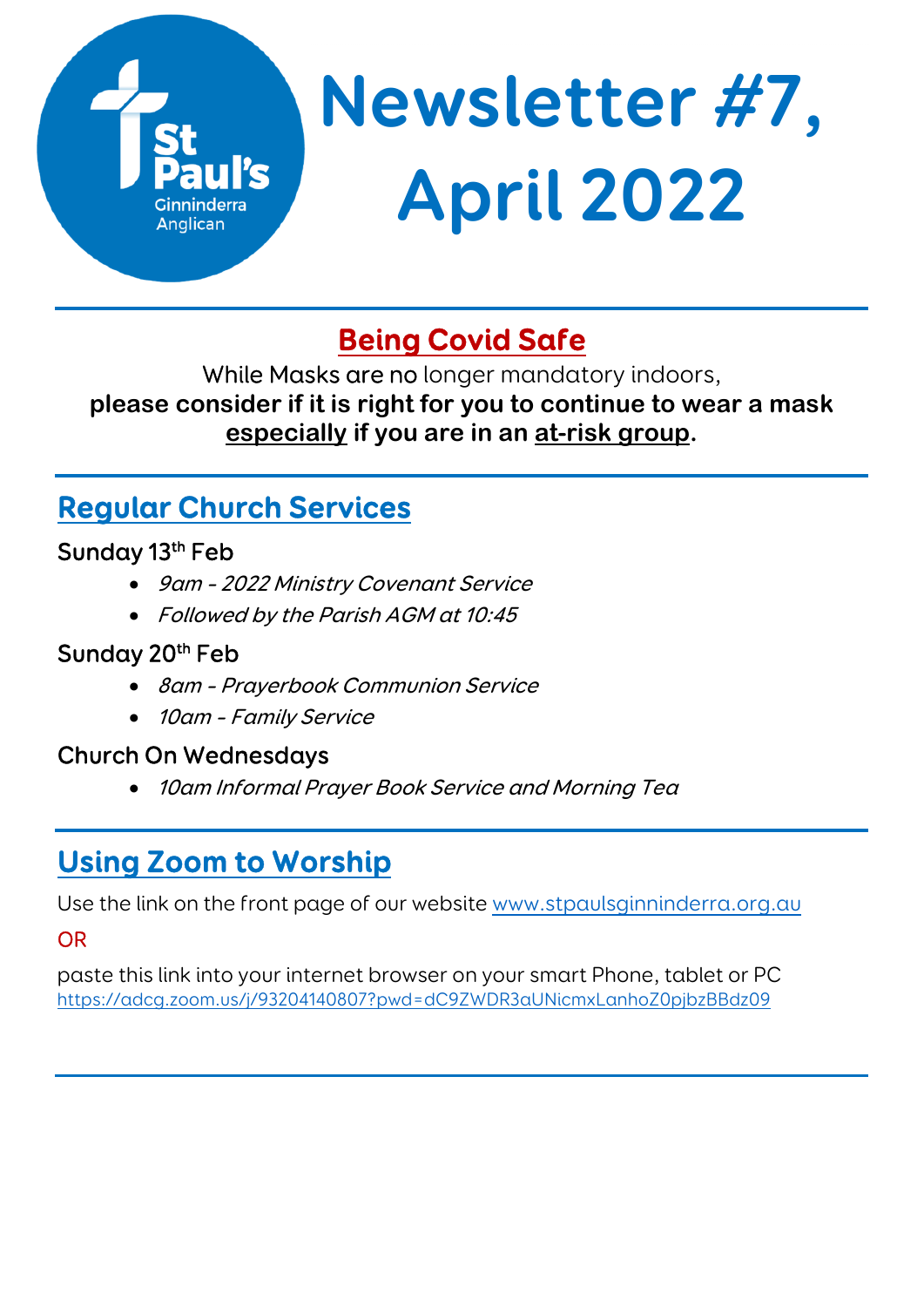## **Easter Services 2022**

Maundy Thursday

Last Supper Service & Meal 6pm

### Good Friday

Cross Service 9am

## Easter Day

- 6.30am Dawn Communion Service
- 7.30am Easter Breakfast
- 9.00am Easter Family Service
- 10.30am Easter Egg Hunt

# **PALM SUNDAY RALLY FOR REFUGEES**

On Palm Sunday, 10<sup>th</sup> April, church groups will be joining the wider community at the annual Palm Sunday rally seeking more humane and compassionate policies towards refugees and asylum seekers in Australia.

Speakers this year will be Bishop Carol Wagner (Assistant Bishop in our Diocese), Craig Foster (former Socceroo and SBS sports reporter) and Mostafa Azimitabar (a Kurdish refugee from Iran who spent nearly eight years in detention before being granted a temporary visa last year).

The rally starts at 1.00 p.m. in Garema Place but many parish groups will be meeting with their church banners at 12.30 at the merry-go-round in Petrie Plaza.

For more details, see the article on page 10 of the March issue of Anglican News. Also have a look at the short video by Bishop Carol https://youtu.be/ka6ebB\_mkAc



**October 7, 8 and 9 2022 Fully catered, Ensuite accommodation More details after Easter**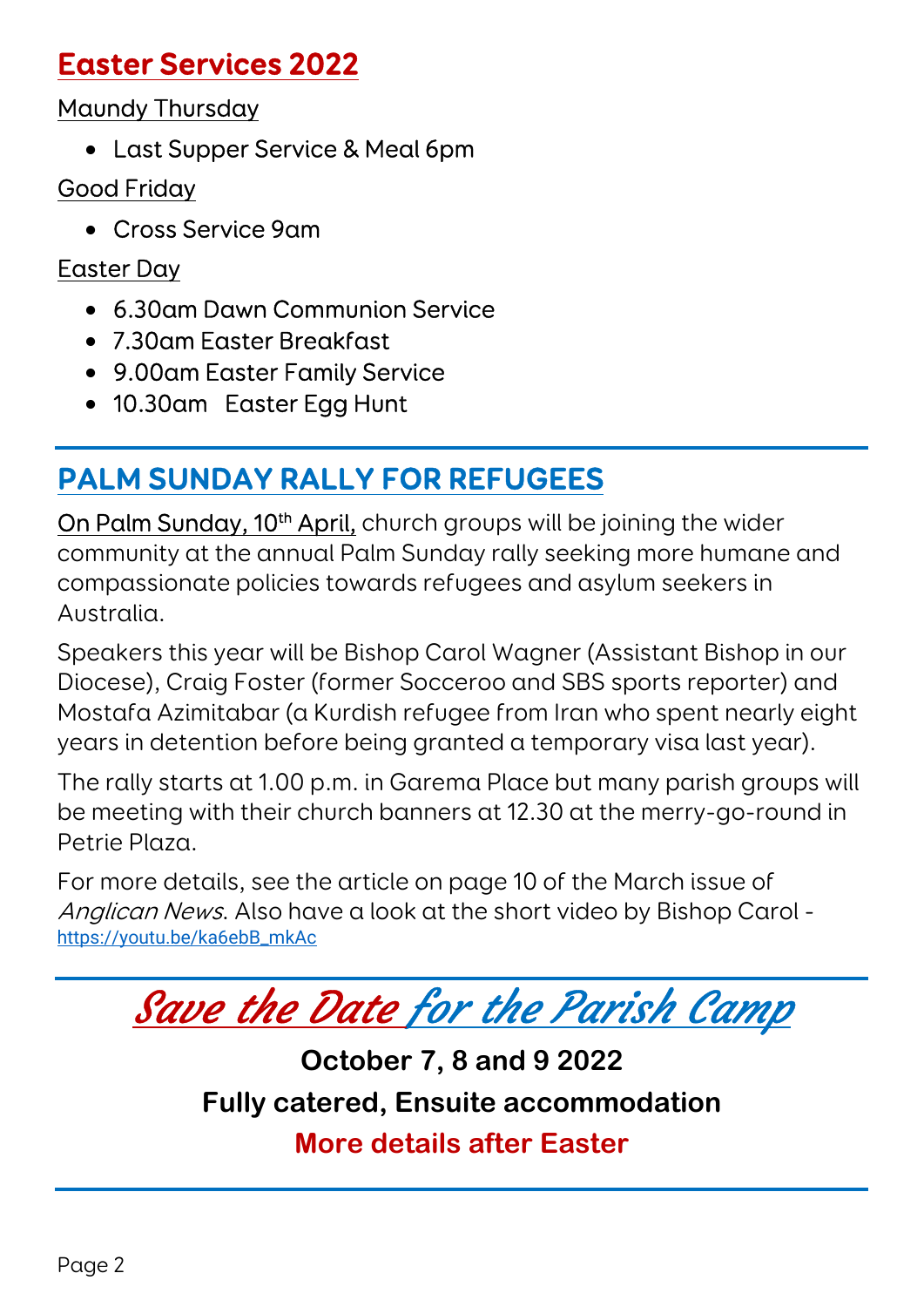## **Exiles in a Foreign Land**



## **BCA News**

## **BCA Money Boxes**

Now is the time to return your BCA boxes.



If you are unable to come to Church, please email Russell & Margaret Knock (rsknock@pcug.org.au), to arrange a collection.

## **Ross and Belinda's Wedding Day**

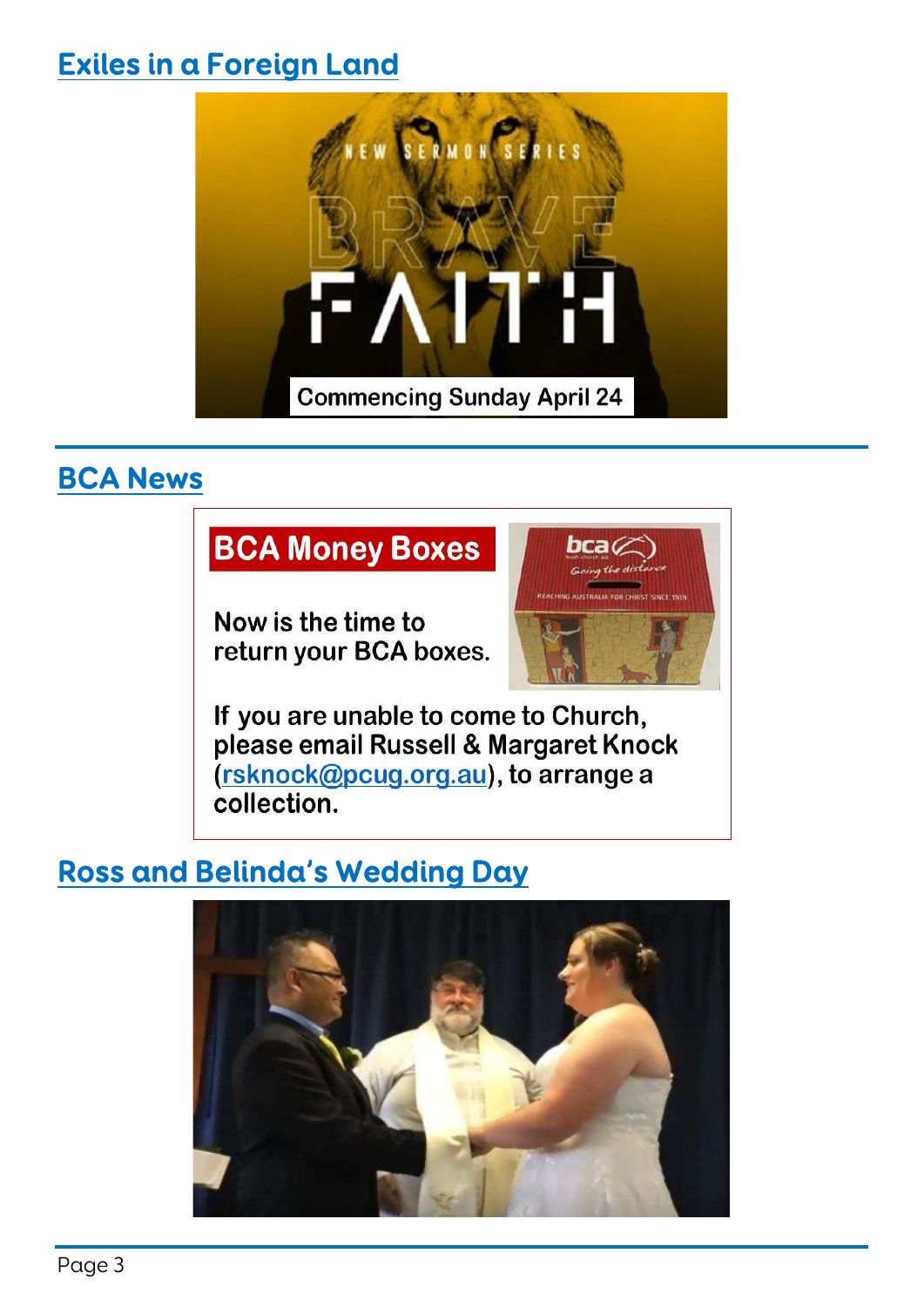## **The way things shcould work**